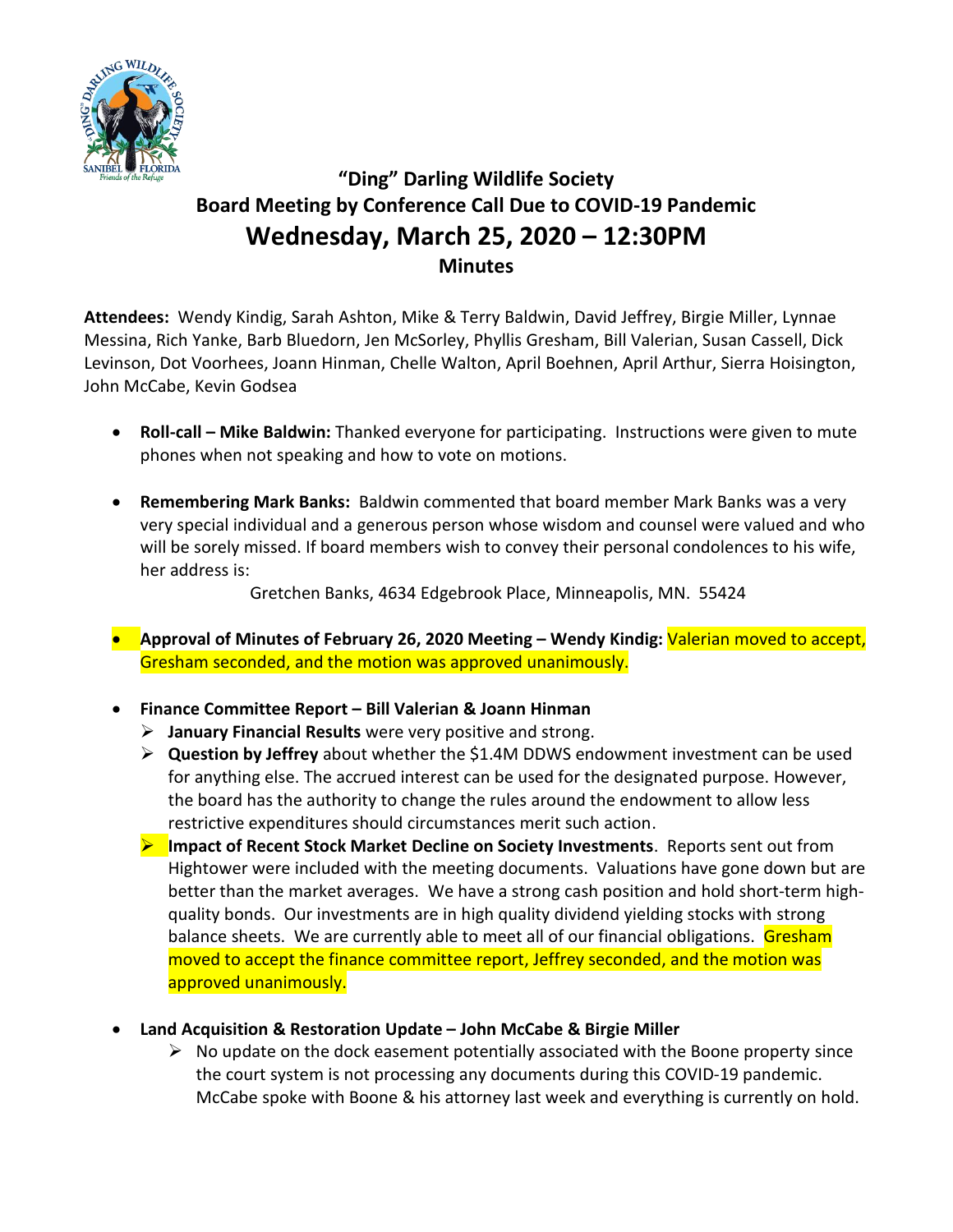- $\triangleright$  Working on restoration project plans for wetland work. No update yet.
- **Executive Director's Report – Birgie Miller** (See attached director's report)
	- ➢ **COVID-19 Impact/Cancelations**: All scheduled activities for April have been canceled. Staff of the DDWS are working remotely. There are concerns about the loss of revenue. The decision was made not to send out all island fundraising mailing. It was judged inappropriate given the current social and economic climate associated with the COVID-19 pandemic.
	- ➢ **Public Lands Alliance Award**: Joann accepted the award for our bathroom project.
	- ➢ **Results of "Twist Tie Optional":** Update indicates the event netted about \$12,000. This was a new and complex event to stage so it was not surprising that it didn't bring in more money. Sarah Ashton thought it was particularly valuables since it attracted a new and different crowd to a DDWS-hosted event. Kindig was pleased to meet the Lee County recycling team that supported the event. Many very positive reviews.

# • **Acting Refuge Manager's Report – Kevin Godsea**

- ➢ **Overview:** A very scary and concerning time with the COVID-19 pandemic but the refuge and staff is adjusting to new working conditions. The visitor center is closed but Wildlife Drive, Indigo Trail & Bailey Tract remain open.
- ➢ **Staff Update:** Most are teleworking from home. Law enforcement on site. Kevin here much of the time. Donny is working on repairs which are much needed. Erin Meyers starts on Monday. Toni working on Jr. Duck Stamp, how it needs to managed to comply with social distancing. Education team is working with Chelle to post a program at 10AM weekdays, titled "Ding" at Home for educational purposes. Electronically log into to the educational programs to view. Jeff is calling all the volunteers and checking in on them.
- ➢ **Lee county agreement:** for Wulfert Bayous is being reworked to combine with the Woodring agreement. Restoration work at the Lee Ann Tauck preserve has not been put up for bid yet.

# • **Board Nominations – Mike, Sarah**:

- ➢ Have lost 2 board members, Gooch and Banks, so 2 new people are being nominated. **Robin Kirk**, retired teacher on our Education Committee has been interviewed by Ashton & Baldwin. Ashton indicates she is very bright, enthusiastic and interested. She is now a full-time resident of Sanibel. **Bill Harkey** is a full time Sanibel resident, retired from his military career in public outreach. He is an active refuge volunteer and donor. Motion was made to add them to the board by Ashton, seconded by Valerian, motion carried unanimously.
- $\triangleright$  Still searching for a Latino to join the board but the potential candidates haven't worked out yet. Still have room for additional members with our maximum number of 15.